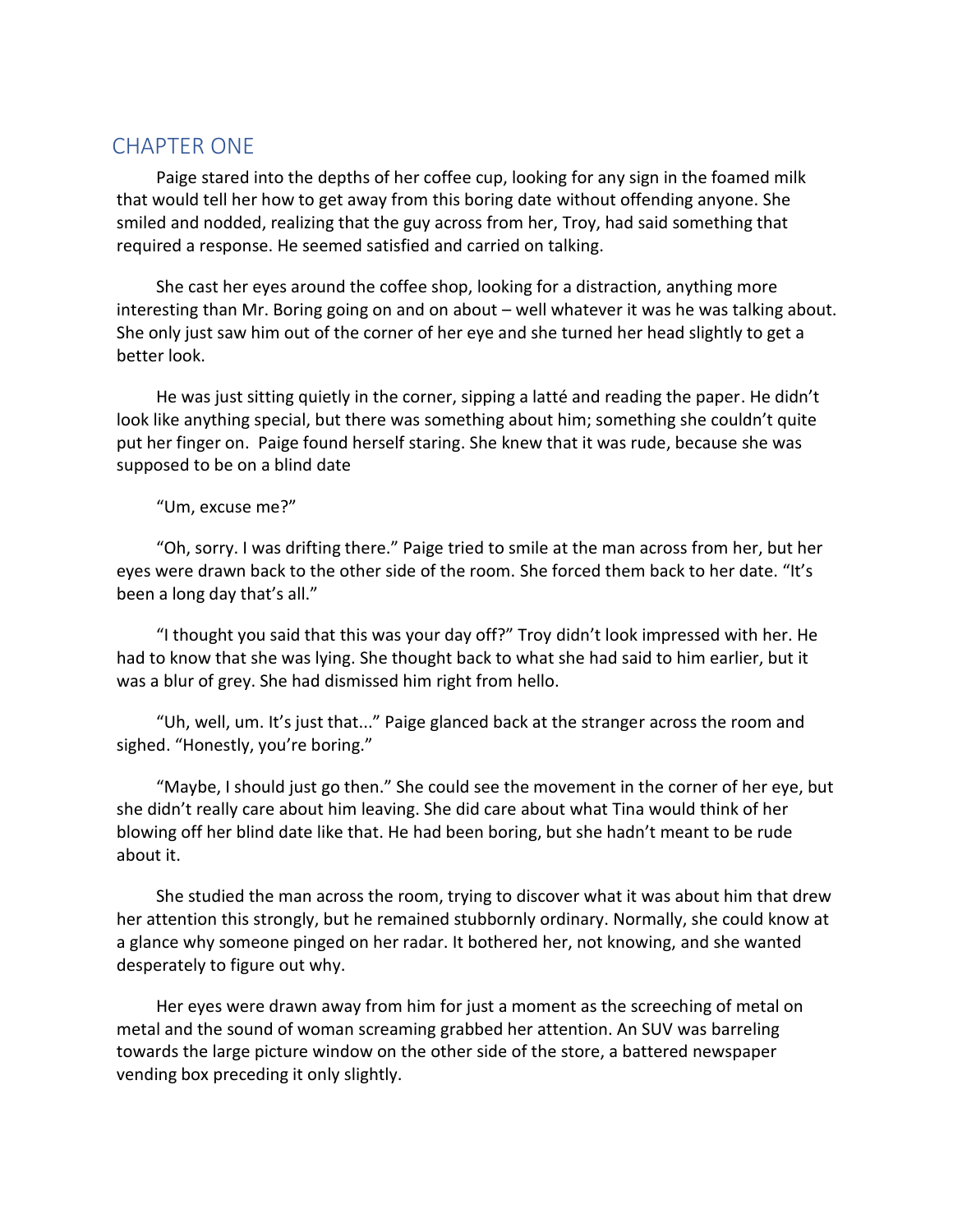Paige threw herself under the table and raised her arm over her face as it came crashing through the window, sending glass flying in every direction. Her eyes darted back up to the man sitting in the booth. He had hardly moved at all.

Glass was flying around him as he flipped the page of his paper and placed his cup back down, his hand covering the top. As the vehicle came to a rest inside the store he lifted the cup to his lips and drained the last few drops. Paige could already hear the sound of sirens as she watched the man neatly fold his newspaper, place it on the table and walk out the back door.

She hesitated for a moment, knowing that she shouldn't leave, but she had to find out more. His total lack of a reaction had been too much for her to ignore. He was officially the kind of interesting that she knew she had no choice, but to find out about. She scrambled out from under the table, over the broken glass and ran after him.

She searched the busy sidewalk, her eyes frantically scanning over the people. She caught a brief glimpse of his jacket just before the crowd swallowed him. It was enough. Trying her best not to slip on the icy sidewalk, Paige ran after him.

She was only a few feet from him when she slowed down, no longer sure if she really wanted to find out exactly what kind of interesting he was. In her world interesting could often mean dangerous, something she had forgotten a time or two to her detriment. For nearly a block she walked blindly behind him, arguing with herself, when she bumped into someone.

"Oh my gosh. Sorry, I wasn't…" her voice trailed off as she realized just who it was that she had bumped into. She had been consumed with her thoughts and she hadn't noticed that he had stopped. He didn't seem angry with her, but he didn't look impressed either.

"Why are you following me?" He had the slightest accent that she couldn't quite place.

Paige remained silent as she took in every detail that she hadn't been able to notice before. He wasn't as ordinary she had thought. At this distance, she could read him better and she could tell that he was more than what he appeared, but in what way she still couldn't be sure.

He lifted a cigarette to his lips and blew smoke in her face; his eyes glinting behind the hazy screen. It was enough to bring her back into herself. Paige coughed and took a step back. "I don't know."

"What do you mean you don't know? You were following me. You must have a reason." He glared at her, his eyes narrowing in a way that made him look as though he had murder on his mind. Paige wanted to turn away from that glare, but she forced herself to stay still.

"I thought you were interesting. Really, that's all." Paige did her best to look cool, like she really didn't care if he was mad. She wanted to pass it off as a just a whim and not something she had done by design, but she doubted that she could convince anyone of that.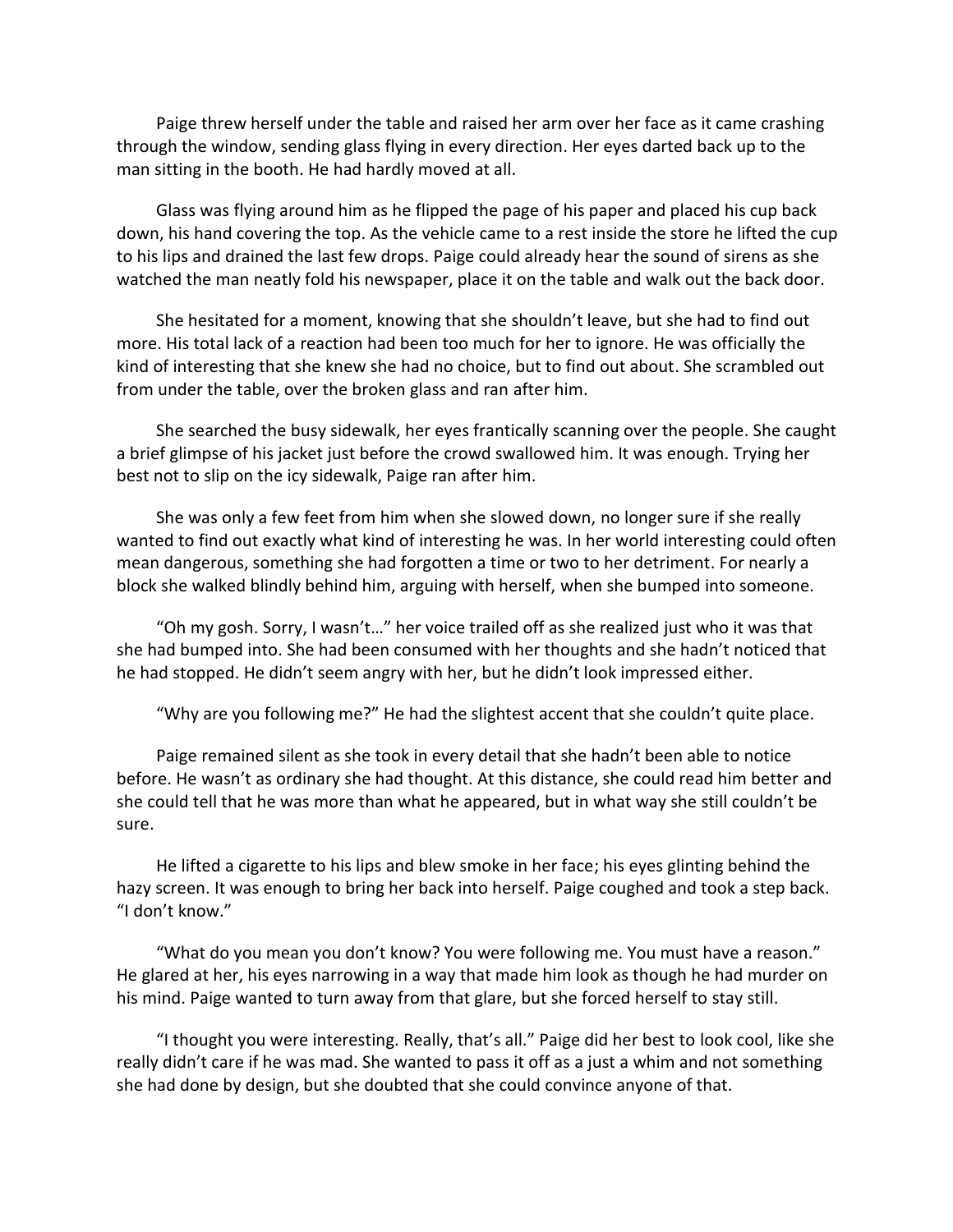He leaned in close; his nose was only an inch from hers. "Stay away from me."

"How did you know?" Paige wanted to run away, but she couldn't stop herself from just blurting out the question. She needed to know and she could feel her chance to ask quickly disappearing.

"Know what?" Michel took a small step back, obviously confused by the question. He glanced past Paige towards the coffee shop that was now out of view and frowned. "You were there."

Paige nodded. It wasn't a question, but she didn't want the conversation to end now. "You acted like you had known it was going to happen. No surprise, no shock – just a single sideways glance for the briefest moment."

"You're bleeding." Paige looked down at her hands. They were covered in cuts, a couple of which looked deep. It had probably happened when she had crawled out from under the table. She hadn't even noticed.

"Huh. How did you know?" She was too interested to let herself be distracted by a little bit of blood. It wasn't that bad anyway, she'd had worse before. She'd heal.

"Leave me be." He seemed angry now, or maybe he was just annoyed. He leaned in close again, but this time he whispered in her ear. "I'm a dangerous man and the best place to be is somewhere far, far away from me."

He turned to walk away and this time Paige couldn't make herself follow him even though she longed to find out more. She watched as the crowd which seemed to avoid him without ever looking in his direction stole him from her view.

Finally, she could make herself move again. She ran down the block trying to find him, but he had truly disappeared this time. Cursing under her breath, she turned her attention back to her hands. There was enough blood now to draw attention from some people. There was a corner store just a bit down the block and she headed in there to clean herself up.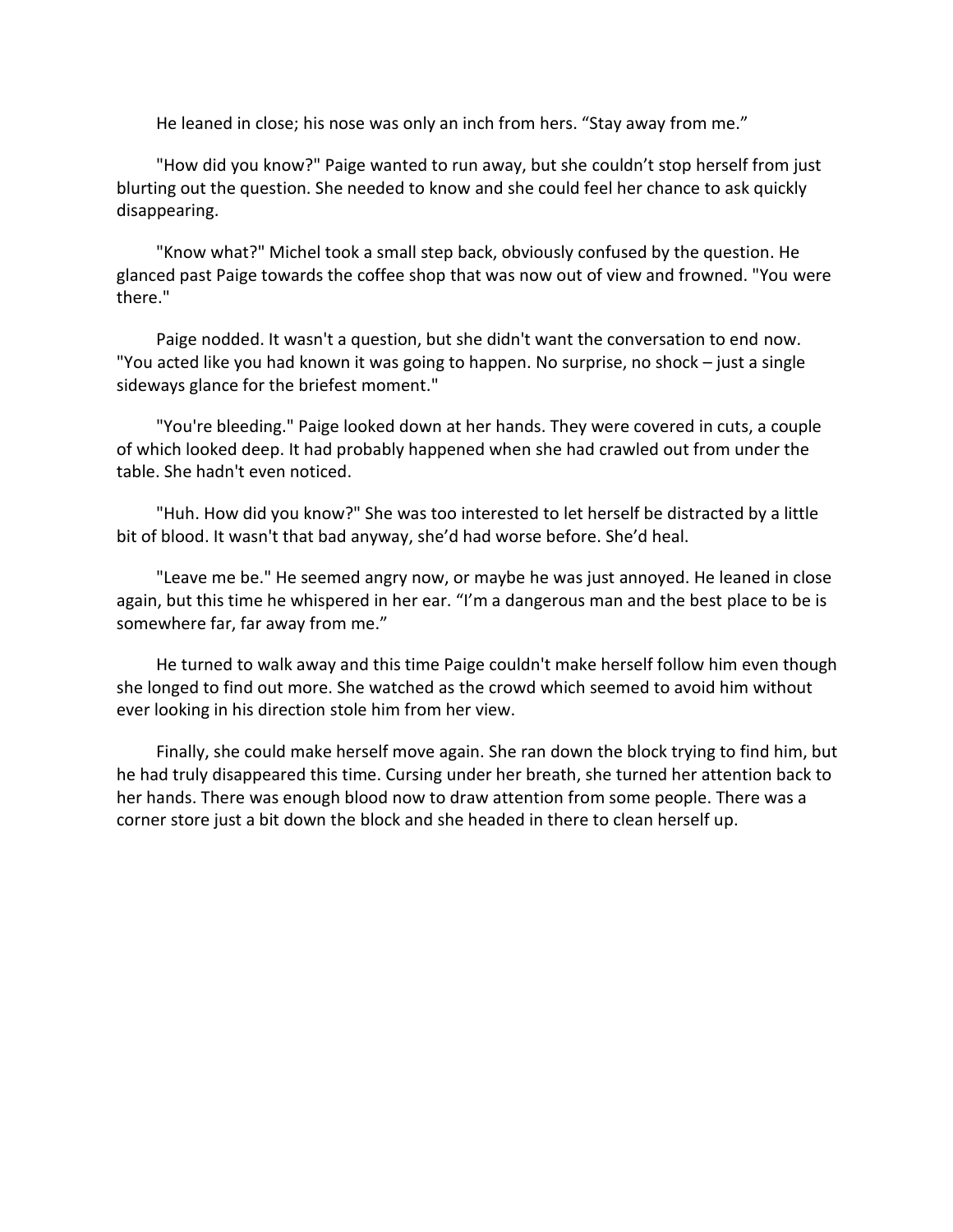## CHAPTER TWO

"I'm telling you, it was the strangest thing. This guy-"

"I don't care Paige. How could you have been so rude to Troy? I heard all about how rude you were."

Paige sighed and rolled her eyes at the phone. "He was a tool Tina. Besides, haven't you heard a word I've said?"

"Yeah, you haven't stopped talking about the mysterious and angry stranger who isn't scared of sudden events and loud noises. He's probably some sort of serial killer and you'd be better off to stay far away from him."

"At least he'd be more interesting than the guys you keep trying to set me up with. Seriously, where do you find these fools?"

"Mostly, they work with Matt." The line went silent for a moment and then Tina laughed. "And you're right, a lot of them are tools, but they're single and decent looking and not potential serial killers."

"I really doubt he's a serial killer. He may have looked murderous for a second, but I don't think he would have hurt me. He's not that kind of guy."

"Earth to Paige - You don't know him from Adam!" Tina's voice went up an octave and Paige tried to suppress her smile – even though Tina couldn't see it.

"Sure do. Adam is that delicious gay guy at my favourite coffee shop downtown. This was definitely not Adam." Paige stared out the window of her loft at the old church across the street and she gave a little shudder. "Anyway, there are far worse things to worry about in this city than ordinary old serial killers."

"Do not get started on that; I don't want to hear about it. It's nothing, but a load of superstitious bullshit combined with your overactive imagination."

"I don't care if you don't believe any of it, but I know it's true. I've seen." Paige turned her back on the window.

"Paige…" It was a warning. One Paige knew only too well. This was not a topic that was open for discussion.

"Okay, okay. Fine, I'll stop talking about it."

"And…?"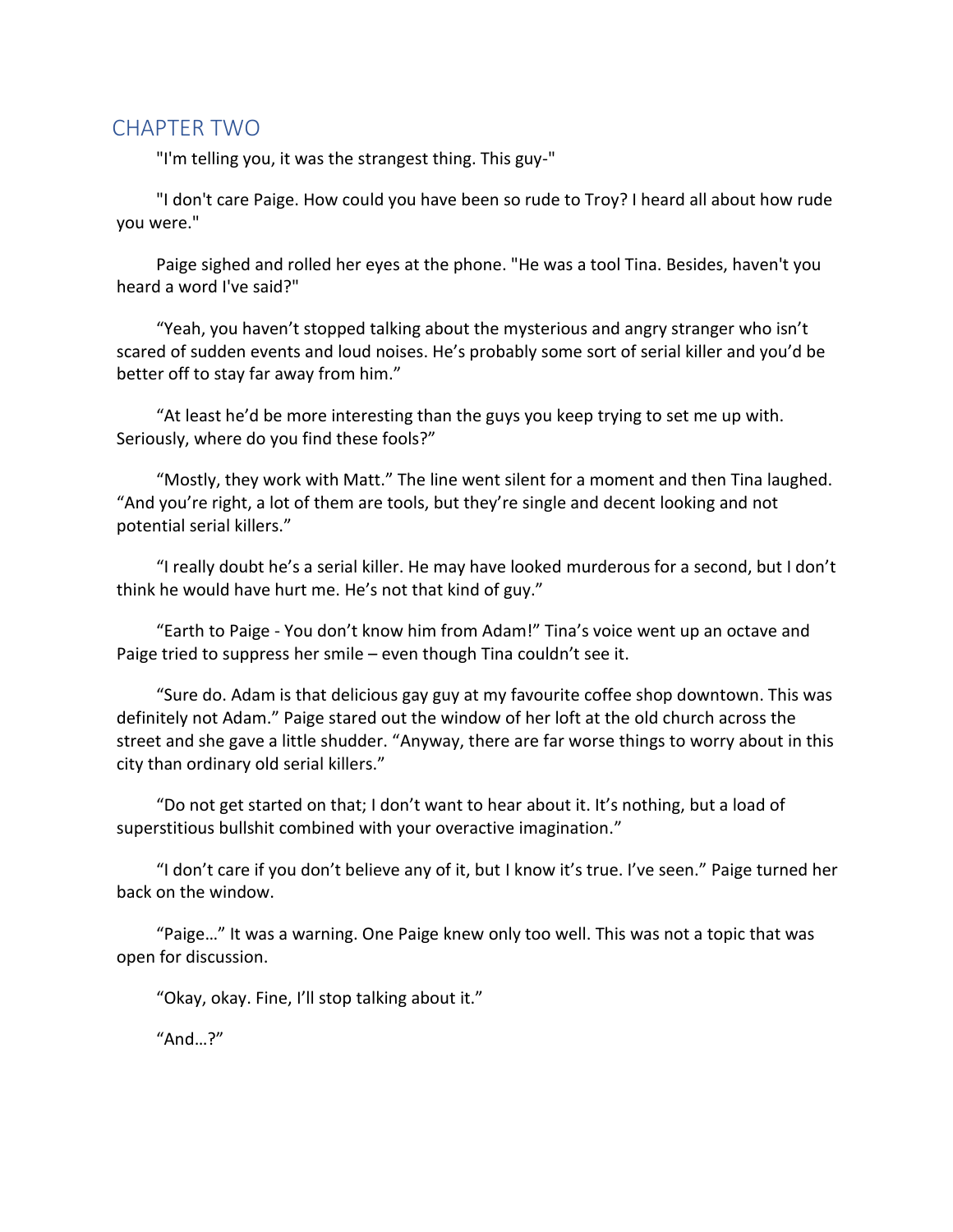"And I'll try to be more interested in the guys you set me up with," Paige threw herself on to the couch and stared up at her ceiling, "If you promise to set me up with someone more interesting."

"I'll see what I can do about that." Tina sighed. "And maybe, just maybe, you'll think about moving out of that drafty old loft?"

"Are you going to bring that up again?" Paige groaned. Sometimes her friend had a bit of a one track mind.

"Yes. You can move in with me and Matt. We have a spare room and–"

"And I'm not moving in to the new part of town. I keep telling you that I feel safer here in the shadow of the church."

"Safer with no one around except for the ancient priest and that crazy ex-cop? Right." Tina sounded exasperated with her.

"Not talking about it. Remember? Your orders."

"Ugh. Whatever. I'll talk to you tomorrow okay?"

"Sure. And remember, more interesting." Paige ended the call and tossed her phone on to the table behind her head. She stared intently at the shadows on the ceiling and tried not to let her mind wander too much, but she couldn't not think about the mysterious stranger.

He had looked just so damned ordinary. That was the oddest part. Most people passed beneath her notice, barely even blips on her mental radar. It wasn't that she didn't like people, she liked them well enough, it was just that most people really weren't that interesting.

Until he hadn't reacted to the accident, he should have qualified as not interesting, but he had drawn her attention long before that. She could only remember a few other instances where that had happened – and each of those had been the sort of people that she couldn't talk to Tina about, not really.

There was one person she could talk about it with; someone that might know more than she did. In fact, Paige was sure he knew more than he would ever, or perhaps could ever, let on. She got up to look out her window at the church. This time she paid closer attention to two of the windows on the second floor, looking for the dim hint of candlelight from inside.

It didn't take her long to see it. She hesitated, knowing that it wasn't only Father Brannigan who might be up and about in the old church. There were others that called that place their home; others that she would prefer to avoid. Paige took a deep breath and headed for the door, her curiosity drove her past her hesitations.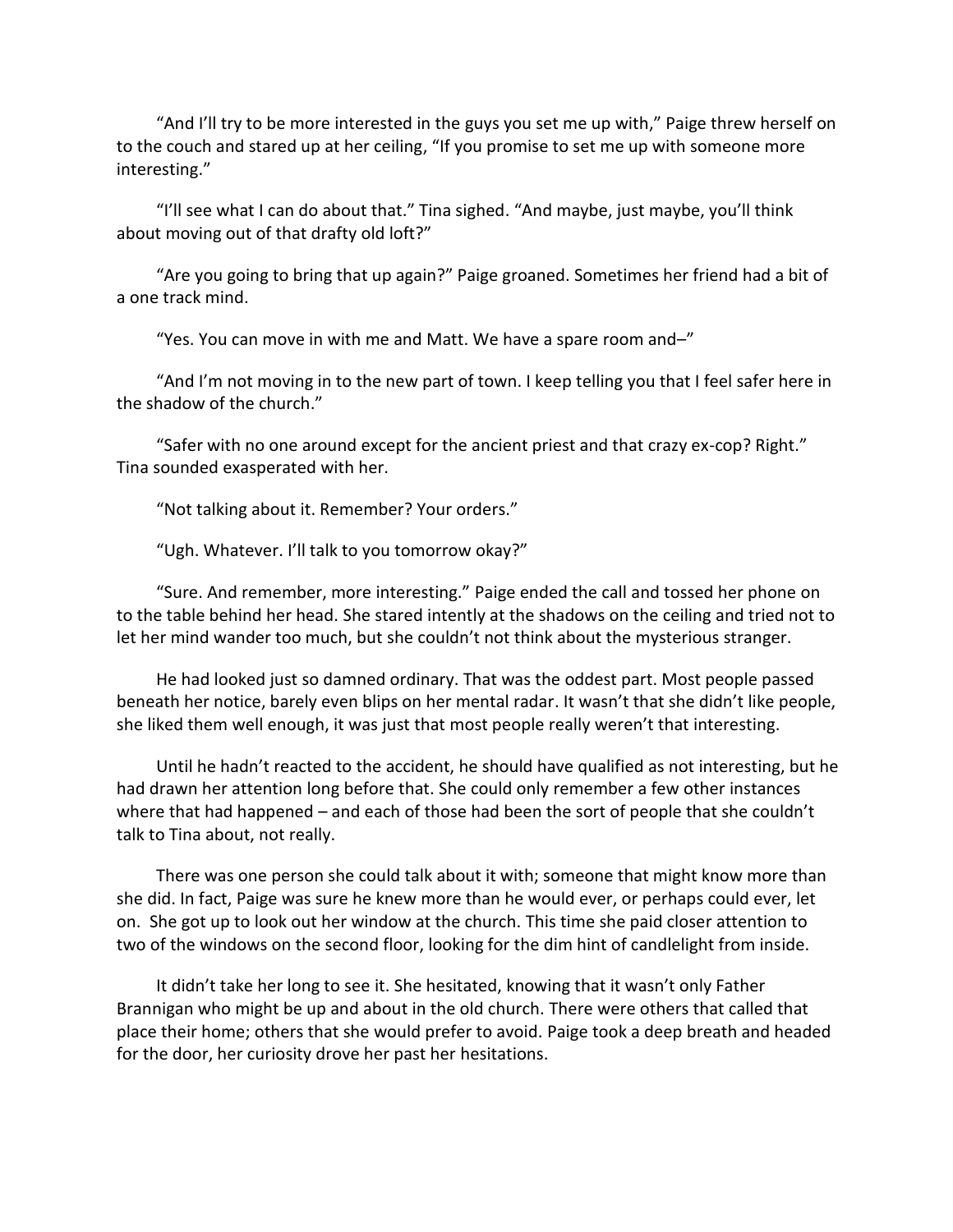The main doors of the church were never locked. There was no reason to lock this place up; only a fool would think to try to cause trouble here, but Paige didn't bother with the heavy front doors. There was a smaller door off to the side, hidden in the shadows of the overhanging archway.

She entered into a small passage way that paralleled the congregation hall. This was her least favourite part of the journey. Only a small handful of people knew about the passage and most of them were the kind of interesting people she preferred avoiding when she could.

She walked to the end of the hallway which gave her three choices. She chose the door to her left that would take her to the rooms at the back of church, behind the congregation hall. She knew the one on the right would take her towards the bell tower and the one straight ahead lead down stairs – to what, she had no idea and hoped to never know either.

She followed the hallway around and up until once again she was facing a choice of doors. She knew where each of these ones went to and there was unlikely to be anything, or anyone, behind them that she didn't want to see. She knocked on the main door right in front of her and waited patiently.

It was a few moments before Father Brannigan opened the door looking as though he had been expecting her to drop by any moment. "Hello my dear child, come in."

"Hi Father, how are you this evening. I hope I'm not bothering you. I know it's late." Paige knew it was only a formality. It could have been two in the morning and it would have made no difference. Still, he had taught her that the little things mattered.

"Of course not, you are always welcome in this house. Tea?" A steaming pot of tea sat on the lonely table beside the candle whose light was probably the one she had seen. The church had electricity, but Father Brannigan seemed to prefer candlelight. She had asked him about it once and his only response was that old habits die hard.

Paige took a seat at the table and waited while Father Brannigan poured a mug of the perfectly brewed tea. She took a deep whiff and smiled. It was one of her favourites, Dublin Cream. He had been expecting her to show up tonight, she was almost sure of it.

He poured his own tea and took the seat across from her. His smile was serene as he waited for her to break the ice on why she had come to see him. Paige sipped at her tea and tried to figure out the best way to frame her question. She wasn't too sure what she wanted to ask, but she knew that there was a good chance that she would find her answer here.

"There was this guy." Paige hesitated for a second before committing herself to what she was about to say. "At the coffee shop. He was unusual. You know how I can notice people that are more than ordinary and this guy was not ordinary. Only, I don't know how he wasn't ordinary."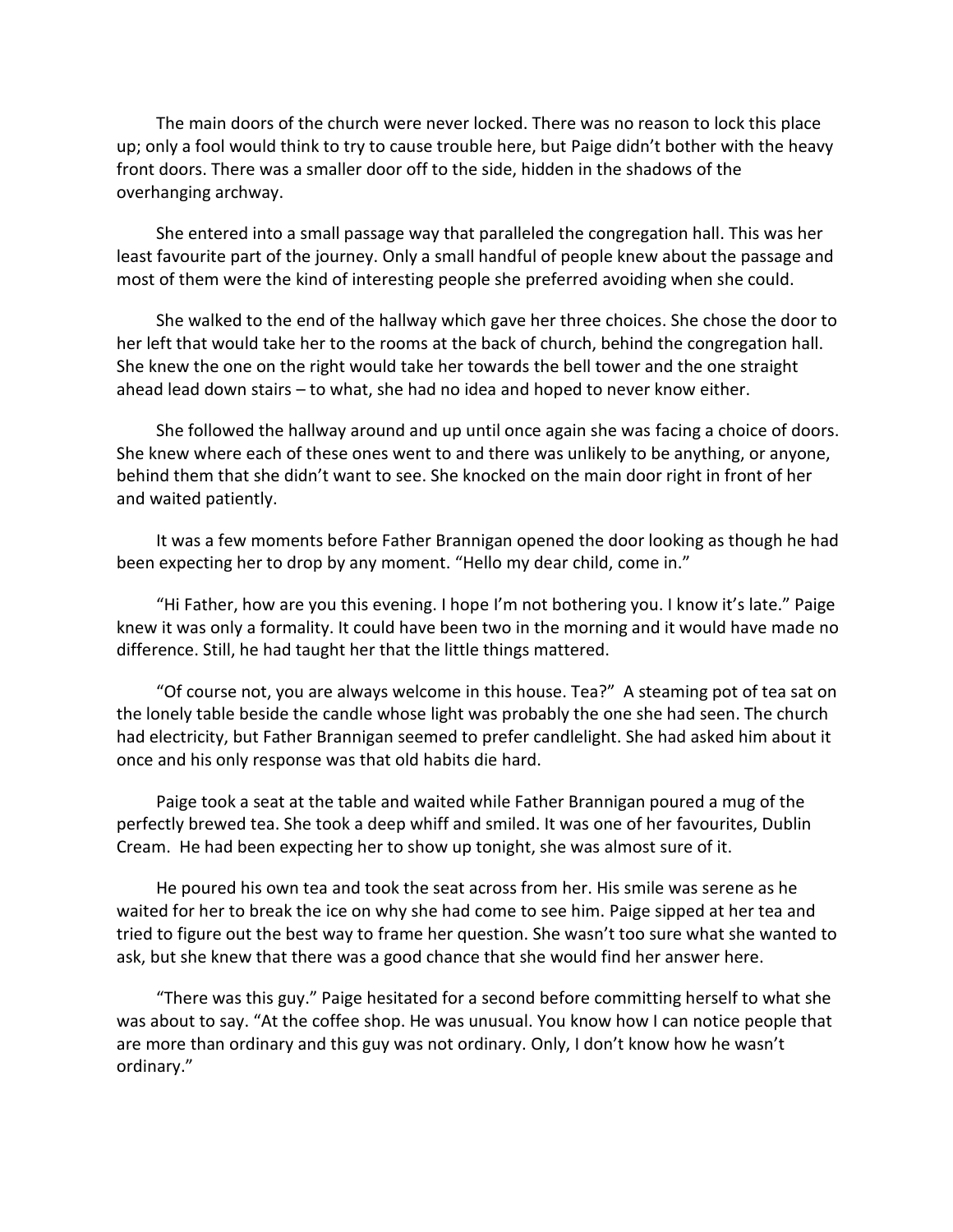She took another moment to consider her words, glad that Father Brannigan was a patient man and not prone to interrupting. "He had this feeling about him as though he was angry with the world, but somehow forlorn at the same time. I'm not sure if I can explain it right at all. I'm sorry. I do know that he wasn't in the shadow or the light. He should have been below my radar."

"It's alright. You're doing fine." He patted her hand and gave her an encouraging smile. "Tell me more."

"There was an accident in the coffee shop. That wasn't odd, but what was strange was that it never even phased him. The glass was flying right by his head. None of it hit him and all he did was finish his coffee, calmly fold his newspaper and walk away. Like it was any old day, like nothing horrible had just happened right in front of him."

Paige took another sip of her tea and swirled the cup, watching the few tea leaves that had escaped the sieve make pictures at the bottom. "I felt unusually drawn to him. I don't even know why, but unlike most of the people that I notice, there was something about him that made me want to know more. Even when he was trying to be scary, I never felt truly scared."

Father Brannigan scratched at his chin and then finished his own cup of tea. "That is a fascinating tale indeed."

"That's all you have to say?" Paige couldn't hide her disappointed. She had been hoping for more; she wasn't sure exactly what she had been hoping for, but that was definitely not it.

"Now, now. Don't get ahead of yourself or ahead of me for that matter." Father Brannigan poured another cup of tea for both them, but Paige didn't really feel like drinking any more right now. "Sometimes these things require a bit more thought than what first comes to mind."

"But what comes to mind first?" Paige wanted to know everything he knew.

"Just that maybe this is someone who needs your help. Maybe someone much like you in a way." Father Brannigan sipped his tea and sighed. "However, that is only my initial reaction. There is too much subtext to this. I need time to process it properly."

Father Brannigan gazed out the window into the night and sipped at his tea. It was clear that he was giving the matter a lot of consideration, but Paige was impatient. She knew that there was no reason to be. Chances were, she would never see the man again, but still she felt as though time was essential.

"I think," Father Brannigan said after quite a few minutes had passed and both had finished their second cup of tea. "That this man is dangerous. Not intentionally, but dangerous all the same. I would advise you to keep your distance, but I don't think that will be possible."

"You sound like my friend Tina."